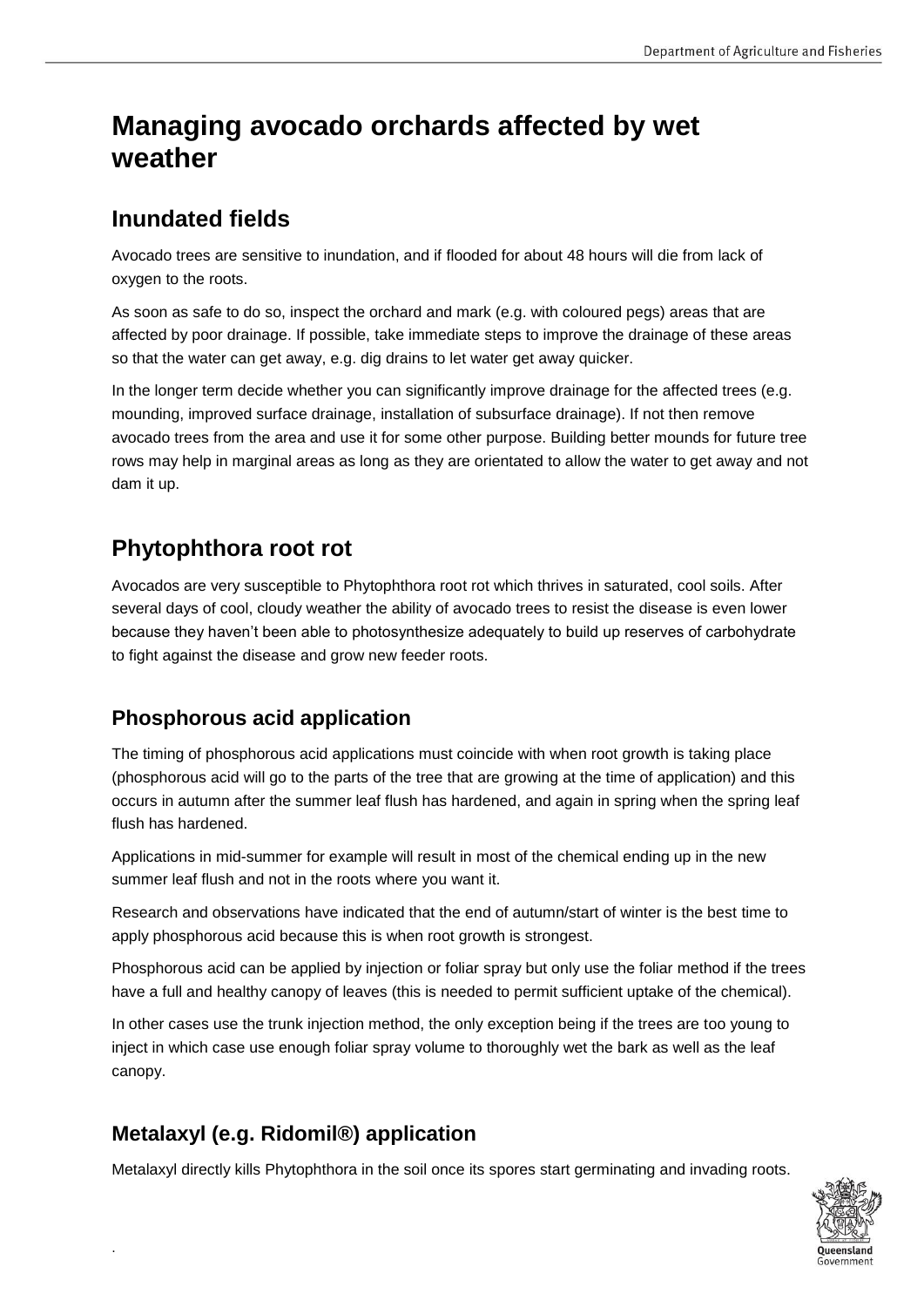The timing of applications isn't as critical as it is for phosphorous acid so it can be applied under the tree canopy at any time, however, growers should be aware that metalaxyl is easily leached beyond the root zone by heavy rain.

This chemical is expensive so do your sums on the cost/benefit before committing yourself. It is more commonly used on young trees.

Consider treating the worst affected areas. Also bear in mind that each subsequent application is less effective as micro-organisms that degrade it build up in the soil.

#### **Anthracnose on the fruit**

After a lengthy period of rainy weather sprays against anthracnose disease are likely to be behind schedule.

Registered strobilurins, e.g. Amistar®, have some reach-back effect and can be applied 3 times per season (the restriction in the number of applications is part of the anti-resistance protocol) so it would be a good strategy to get a spray of this fungicide on as soon as conditions allow it following an extended wet spell.

### **Leached nutrients**

Three of the important nutrients for avocados are prone to leaching from the soil and as a result of the high rainfall are likely to be low, these are:

- nitrogen
- potassium
- boron

Growers need to adjust their fertiliser applications to make up for expected shortfalls, typically rates are raised by up to 20% above normal but be very careful with boron (especially on light sandy soils) not to overdo the rates since this element can easily reach toxic levels.

Under conditions of extended heavy rain, fertiliser rates are best split into frequent applications of small amounts, this means that the amount that can potentially be lost with each rainfall event will be lower and the levels will be topped up sooner with the next application.

### **More information**

The on-line 'Best Practice Resource' hosted by Avocados Australia Ltd. <http://bestpractice.avocado.org.au/>

The poster 'Manage Phytophthora root rot', available from Simon Newett, Department of Agriculture and Fisheries, and from Avocados Australia Ltd.

Simon Newett

Principal Extension Horticulturist

Agri-Science Queensland